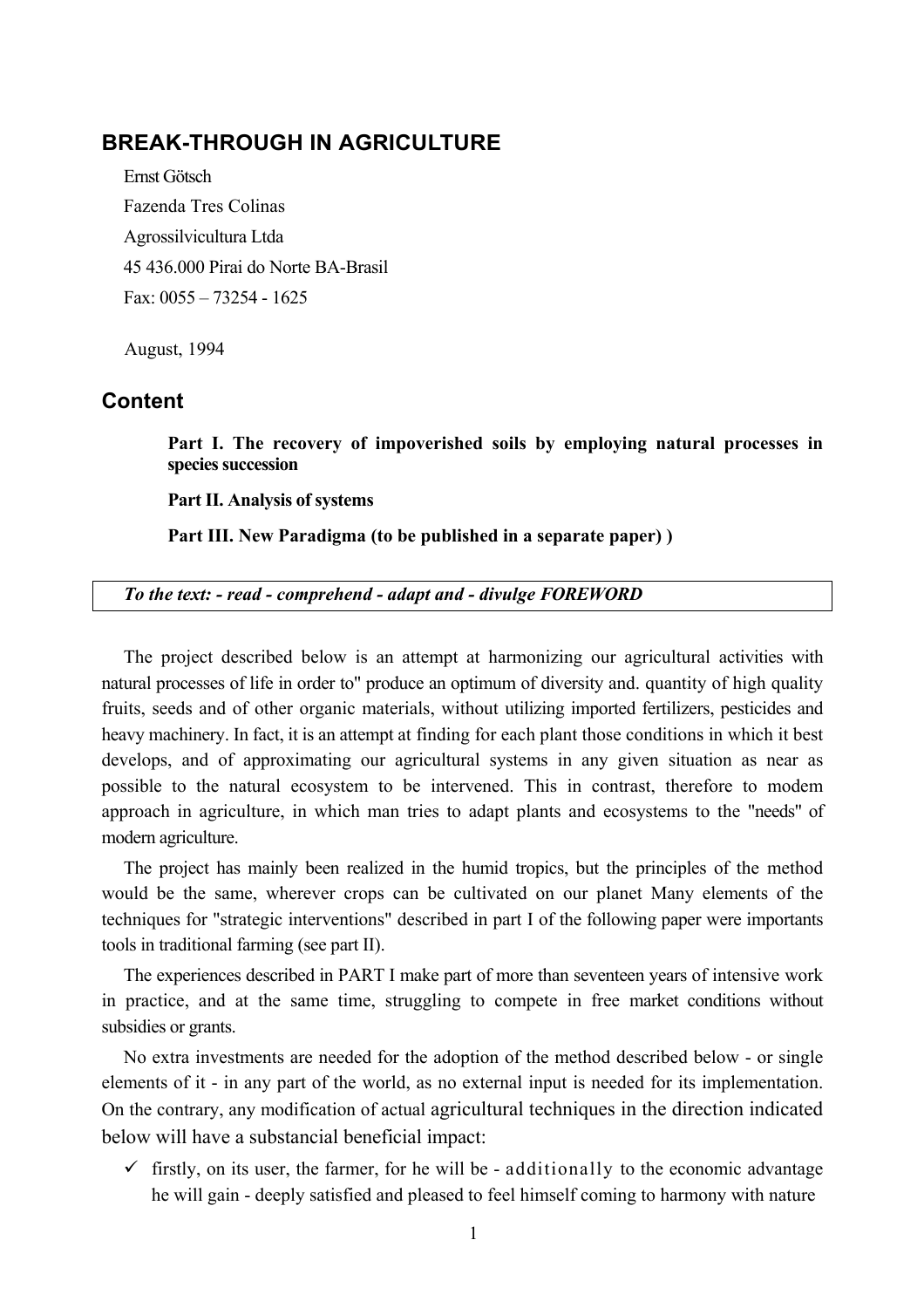- $\checkmark$  secondly, on the consumer, for the improved quality of foods he will buy and
- $\checkmark$  thirdly, on the whole ecosystem for the relief of pressure actually caused by conventional agriculture.

### **Introduction**

Modern agricultural techniques like monocropping, usually combined with the use of herbicides, pesticides and mineral fertilizers lead to a very rapid loss of soil fertility. Similarly, shifting cultivation, the practice of traditional farmers, is no longer viable, as, due to population pressure, soil recovery periods became increasingly short, entailing a decrease in productivity. One possible alternative to conventional agriculture is agroforestry, the practice of combining trees with crops and/or pastures. Sustainable agroforestry has been practiced by many small farmers all over the world for thousands of years. In spite of attempts at adapting traditional agroforestry to modern agriculture, there has not been - to my knowledge - a break-trough in the development of a form of sustainable agroforestry capable of meeting the needs of 1990's and of the 21 st century.

I outline below a method by which abandoned pastures with completely degraded soils can be turned into highly productive and diverse agroforests within a short time of 5 to 8 years. The system allows for a high productivity while even increasing biodiversity and improving soil fertility. The practices described below lead to a rapid recovery of poor soils without the use of fertilizers. Finally, costs are very low as neither pesticides, herbicides or heavy machinery are required.

The method, in essence, is an attempt at imitating nature. In nature, most species live in consortiums with other species, and require these other species for their optimal growth. Similarly, in my agroforests, crop species are planted in consortiums with other species similar to those with which they normally would occur in nature.

Furthermore, in nature, plant consortiums succeed one another in a dynamic, ongoing process called natural species succession . Destroyed, depleated or leached out sites are colonized by pioneer species. These pioneers are succeded by secundary forest species which are, in turn, succeeded by primary forest species. Similarly, I use pioneers to recover soils in the initial phases of the new plantations, and I also use at later stages the dynamics of natural species succession as driving force which ensures the health and vigour of the plants.

### **Description of the site**

#### *Site*

The experimental area is situated in the south of Bahia, Brasil, in a region which used to be Atlantic Rainforest but Which has been significantly altered by timber extraction and shifting agriculture. The site was selected because of two unique features: firstly for its classification as "poor soils", and secondly for the presence of one of the last stands of primary Atlantic Rainforest in the region. The terrain had formerly been occupied by small fanners who raised pigs in the lowlands and cultivated manioc on the hill slopes. There were also vast areas of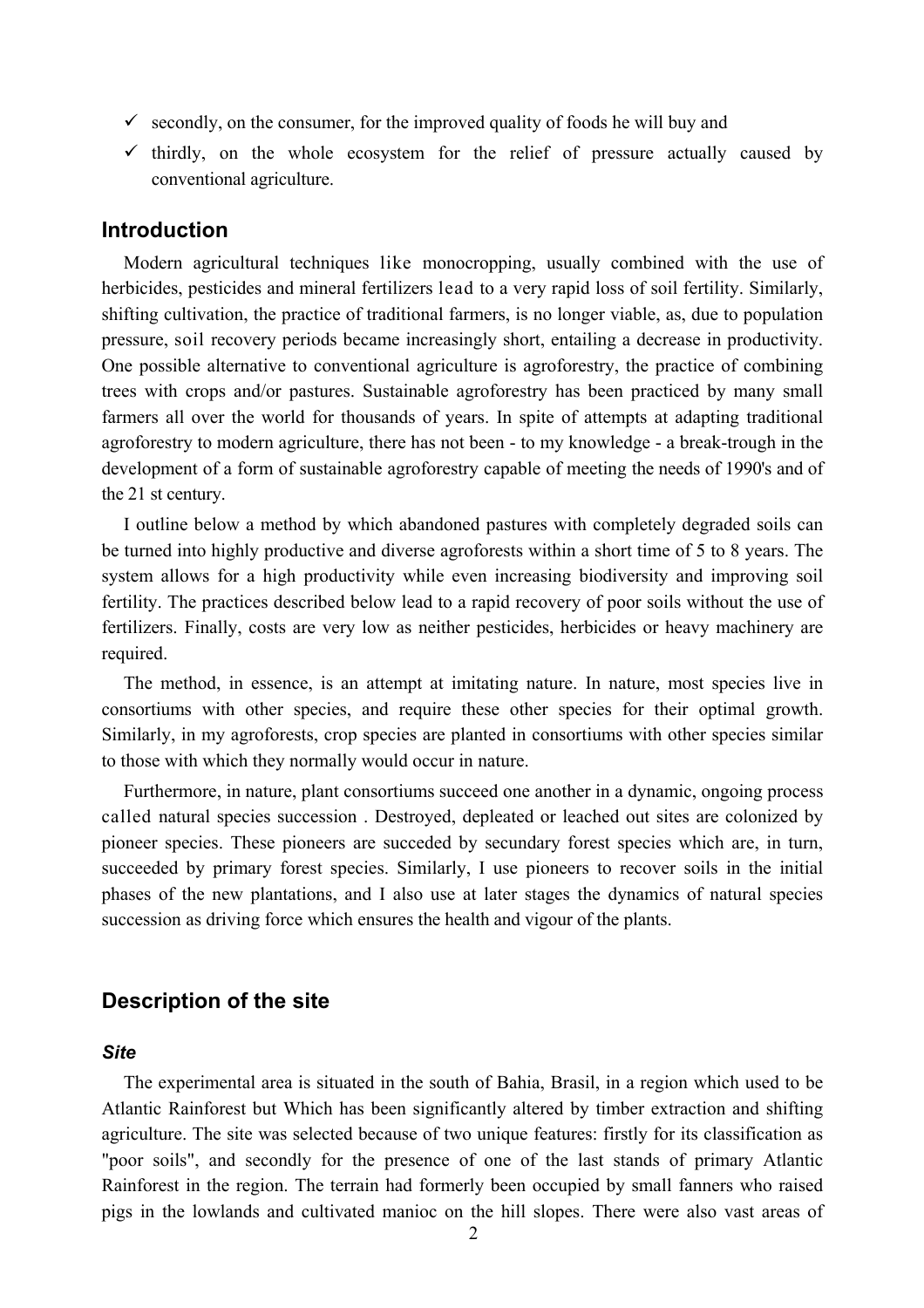abandoned pastures. Due to decreasing productivity, and, in their words, "poor soils", the small farmers left the site.

#### *Soils*

In this region, oxisoils are frequent at lower elevations near the creeks, whereas ultissoils predominate on the slopes and hilltops. Both types of soils are very acidic, with pHs between 4.2 and 5.0.

#### *Life zone*

The climate is characteristic of premontane tropical rain forest . The average rainfall over the last five years was 1500 mm. The average temperature is 25° C in january and 20° C in July.

### **PART I**

# **The recovery of impoverished soils by employing natural species succession**

#### *Establishment of the method by trial and error*

The development of the method outlined above for soil recovery and for sustainable agroforestry is the result of a long process of trial and error. I first came into contact with the humid tropics 19 years ago (1976), upon arrival in Brasil. I was disturbed by the contrast between the stark poverty of cultivated lands and the wealth of nearby tropical rainforests. This contrast moved me towards my first attempts at designing and planting agroforestry systems in central Europe.

I then came to Costa Rica (1979 to 1982) and developed a program of reforestation employing the strategy of alley-cropping. I planted rows of leguminous trees such as Leucaena, Inga and Erythrina, alternated with rows of fruit trees such as banana, Governor plums, pupunha (Bactris gassipes), Caimito, Zapote, etc. This system was not entirely successful in that as it relied on the use of fertilizers, and in in that as in the second and third year, the young trees inhibited the growth of the annual crops in their immediate vicinity, without substituing for them in terms of productivity.

I therefore made a second attempt at agroforestry, combining mainly four species of fruit trees - Cocoa, Citrus, Avocado and Pupunha - togheter with banana *Erythrina* and *Inga* for shade. This system, forest/orchard plantation, did reasonably well in the fairly rich soils of Costa Rica and of Itabuna, Brasil, but was not possible to be established in the poor soils of abandoned pastures of this farm.

I then worked to improve these impoverished and depleted soils by first planting two pioneer species (Manioc and Cow pea) known to do well in the poor soils of the region. Of these, only Manioc succeeded to establish, but still developed poorly.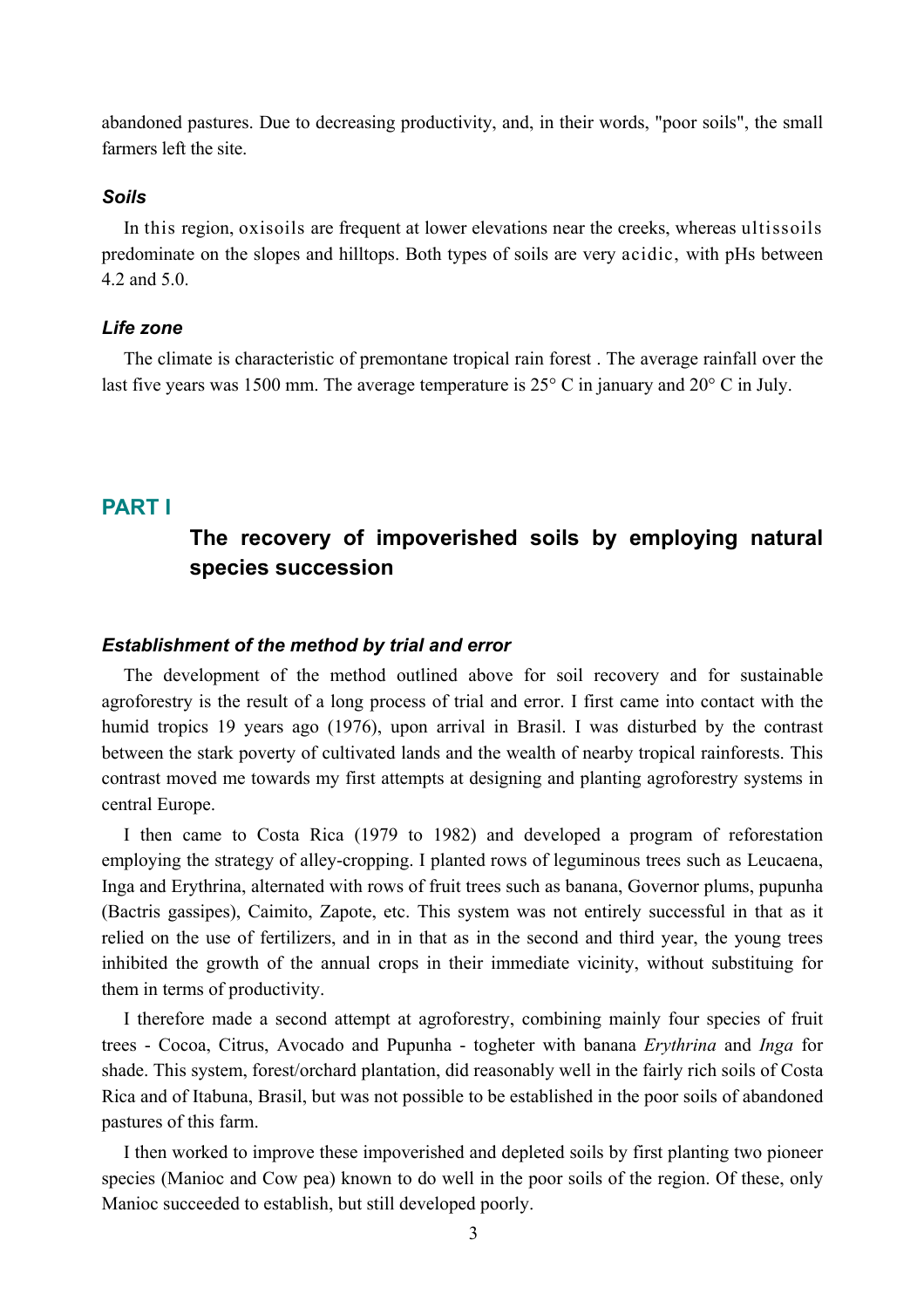A large number of native pioneer plants, however, grew vigorously in the new plots. I therefore chose to be selective with respect to those plants which I weeded out I removed only those grasses, herbaceous species and vines which had matured All other native herbs, trees and palm trees were allowed to grow and fulfill their important function in soil-improving. The cultivated plants now grew well in the presence of the native species. This is how I came to practice which can be described as selective weeding.

I now try to take full advantage of the biological and genetic potential of the flora and fauna which occur spontaneously on the plots. Many invading native plants are, if properly managed, excellent companion plants for the crop species, additionally to the fact that they are well adapted to the existing edaphic conditions. When young, they stimulate the growth of the cultivated plants and fend off pests and diseases. They also protect and improve the soil, as they contribute in a considerable way to the increase of organic matter, constituting thereby a valuable source of organic fertilizer which, indirectly, results in a correction of the pH of the soil.

After two years of selective weeding, however, I observed that the cultivated plants showed signs of decreased growth. It appeared that the maturing native trees and shrubs which had appeared and grown on the plots meanwhile, were now inhibiting the growth of the crops. This proved to be the case as - once mature pioneer trees and shrubs were pruned by (1) cutting all mature plant parts and (2) thinning out crowns by cutting 50% or more of the branchlets, or cut back entirely when substituted by individuals of following consortiums in species succession the entire plant community was invigorated and burst into new, rapid grow. This is how I came to the practice of pruning.

#### *Pruning has multiple effects on the plantation:*

- $\checkmark$  the most visible one is the acceleration of the rate of growth in the whole system after rejuvenating maturing plants. (I observed that, in its phase of vigorous growth, a plant stimulates neighbouring ones to grow and that, once a plant of the dominating plant consortium in species succession matures and senesces, it induces others around it to show signs of maturity, such as yellow leaves and growth arrest, and eventually signs of senescence, such as increased susceptibility to fungal and microbial infection, or to pests).
- $\checkmark$  The organic material achieved by pruning placed on the ground as mulch both protects and fertilizes the soil.
- $\checkmark$  Pruning indirectly produces beneficial changes in the soil, as monitored by changes in soil texture and in the abundance of earthworms.
- $\checkmark$  Pruning increases the amount of light available to future generations of plant species.
- $\checkmark$  Pruning also serves as an instrument for speeding, intervening and directing the organic process of species succession by the possibility it offers to influence each plant individually in terms of access for light, space and leaf area.
- $\checkmark$  Finally, periodic rejuvenation by pruning prolongs the lifetime of short lived pioneer species, thereby enhancing their ability for soil improving.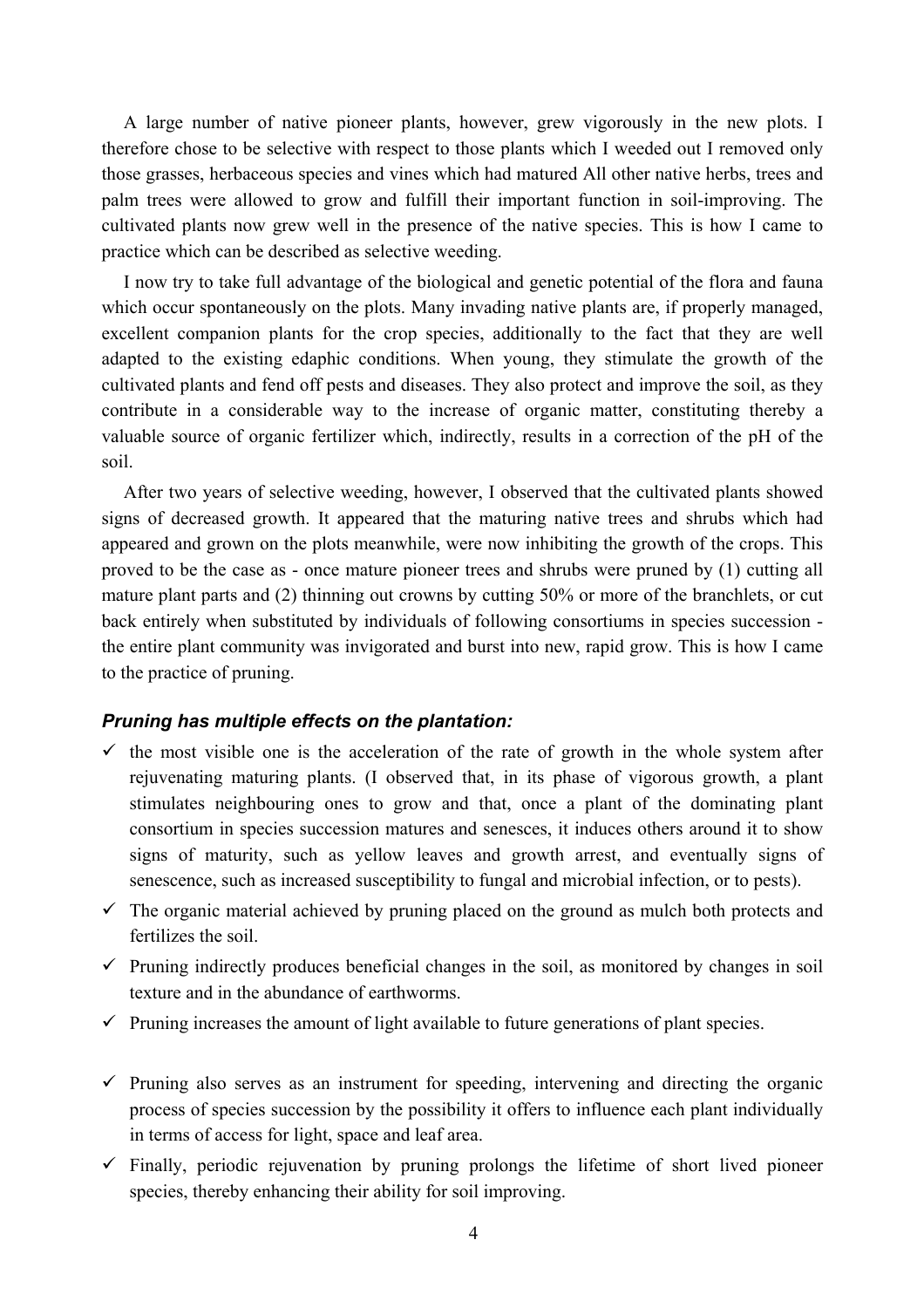#### *The current practice, in summary, is as follows:*

On one hand, maturing trees and shrubs are rejuvenated by pruning, and trees which have fulfilled their function in soil-improving and substituted by individuals of succeeding consortiums are cut back. On the other hand, potentially each plant of the community is pruned in order to influence and control access for light and space on an individual basis.

### *Species composition, plant density, and the timing of the introduction of each species:*

When the new cocoa trees which I had first planted began to bear fruit I observed, to my surprise, that those plots which initially had richer soils where less productive than those which initially had poorer soils and vegetation. In sites with initially richer soils, the cacao and banana trees had grown vigorously during the first three to four years in the shade of the abundant and vigorous Corindiba- (*Trema micrantha*) and Embauba branca-trees (*Cecropia hololeuca* Miq.) (both species belonging to the first cycle of secundary forests trees on more privileged parts of poor sites in this region). Once these secondary forest trees had depleted their capacity for coppicing after pruning, and they therefore had to be cut back, cocoa-trees did not bear fruits arid banana-plants died back. Furthermore, both showed signs of increased susceptibility to insect and pest attack. Those cacao- and banana-trees in the same plots, however, that occasionally were in the shade of a transitional-to-primary forest- or a primary forest-tree were healthy and highly productive. (The future shade trees had been planted at what was to be their final distance (12m to 18m), taking into account the diameter of the crowns of the adult trees.)

By contrast, on sites which initially had poorer soils, banana-trees did not establish, nor did their counterparts of natural vegetation, such as Corindiba and Embauba branca. On these plots, poor vegetation and open spaces had challenged me to plant at high density a large number of species known to do well under similar conditions. I planted pioneers such as Elefant grass, Manioc, Pinapple, Coarana, etc. in order to improve the soil, and trees of the secunary forest like Jangada preta, Inga etc., and fruit-, nut-, and timber-trees in a great multitude in order to achieve a prosperous agroforest capable to produce high medium and long term yealds.

This operation was highly successful, but only on those parts of the fields where we had heavily pruned or cut back the maturing individuals of pioneer trees of the already established vegetation at the time of introduction of the complementary species. In these plots then the whole plant community began to thrive and now represent the most productive parts of the plantations.

It therefore appeared that the critical factor in determining health- and growth rate of the plants, as well as the productivity of the system, was not the initial quality of the soil, but rather the composition and density of individuals of the plant community.

It also appeared that the order in which crops were planted was important, as most species only grow vigorously if they enter the flow of species sucession in such a way that they can come to dominate and to thrive the system. This is ilustrated by the following example in wich four species were grown togheter on the same plot:

1. Manioc (*Manihot* sp.), a herbaceous annual pioneer plant with a life cycle of one to two years;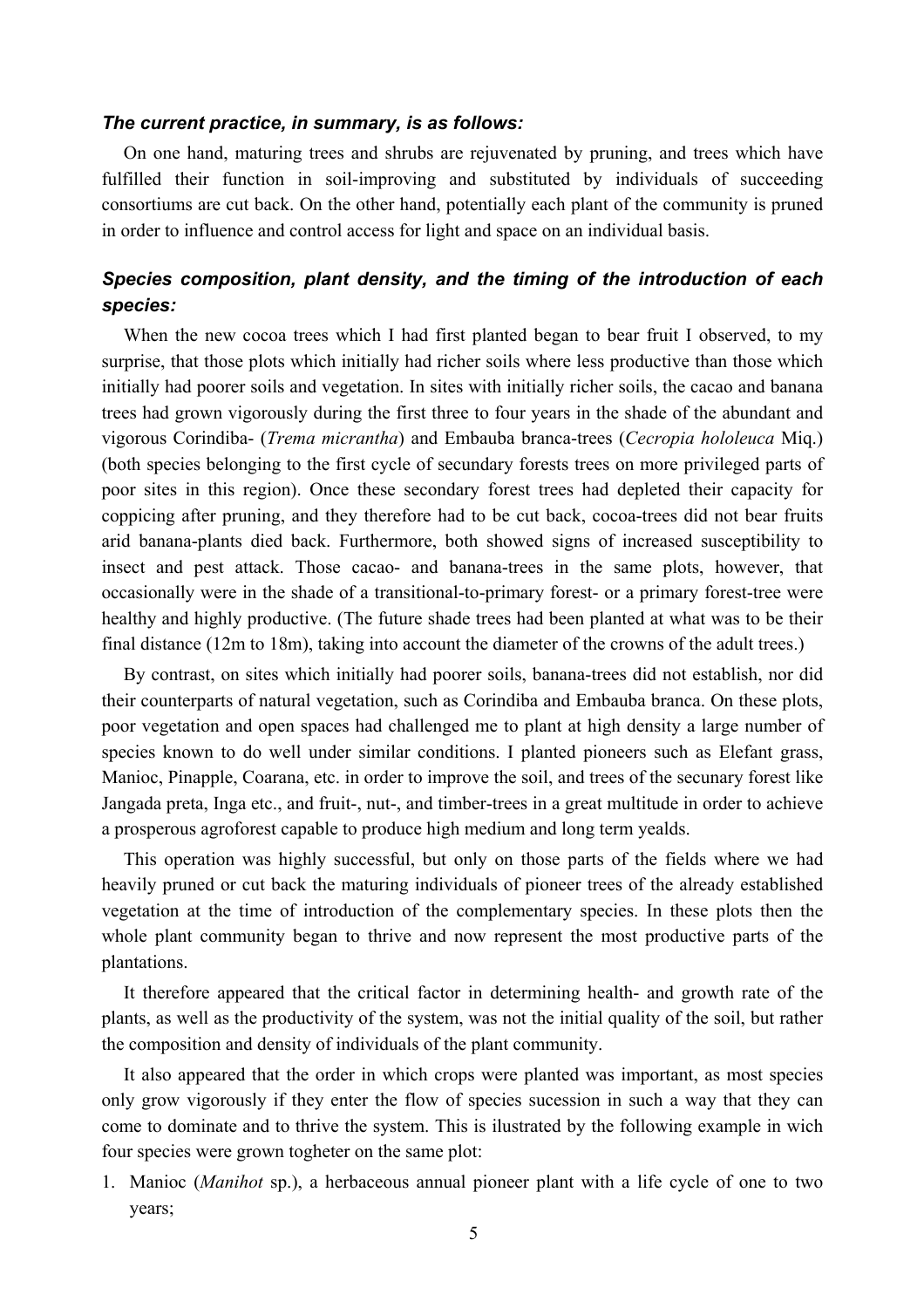- 2. Corindiba (*Trema micrantha*), first colonizing tree in the local secundary forest with a life cycle of four to six years;
- 3. Inga (Inga sp.), leguminous tree, (secundary forest / transitional to the primary forest) with a life cycle of 20-80 years;
- 4. Caimito (*Crysophyllum caimito*), (primary forest), fruit tree with a life cycle of roughly 200 years.

These four species grew vigorously if they were planted in the order in which they are listed above, which is the order in which they would succeed each other in nature, and if each species was planted when the following one in terms of species succession was introduced and established at the point of the beginning of the phase of vigorous growth of the preceding one. If the four species were planted at the same time, they did fairly well, but Inga and Caimito had difficulties to establish. A caimito-tree could successfully be established in the shade of a fully developed manioc-plantation, or beneeth a young or adult corindiba- or inga-tree, but the reciprocal combinations were not succesfull. Inga did not establish beneath a fully developed Caimito, though it grew well in the shade of vigourous manioc plantation or a corindiba-tree or both combined. Similarly, corindiba failed even to germinate under a fully developed inga- or caimito-tree though it did extremly well in the dense shade of a vigourous manioc plantation.

It seemed that the critical factor for the establishment and development of a plant which makes part of a given system is not as much the factor of light but the order and timing of its introduction in the natural succession.

I concluded from these observations described above, since repeated numerous time, that the most successful plots were those in which I had best considered the natural processes of species succession, described below.

Furthermore, these same observations suggest that natural species succession is one of the driving forces of life.

### **Species succession in nature**

Diverse forms of flora and fauna have occurred and developed on our planet in the course of time. They have adapted to a vast diversity of situations in order to transform and organize the optimum amount of entropic residues into living systems. On increasing, therefore, they complexify the system, which results in more. diverse forms. The living beings of each place and in each situation form consortiums in which each member contributes with its particular capacity to improve and to optimize its conditions as well as those of the members of its consortium to grow, prosper and reproduce. Furthermore, each consortium gives birth to a new. consortium different in composition. On each place, the different consortiums function as a macroorganism of high complexity which undergoes a process of continuous transformation and complexification. Each consortium within this macroorganism is determined by the preceding one and will determine the following ones. This ongoing process is called natural species succession.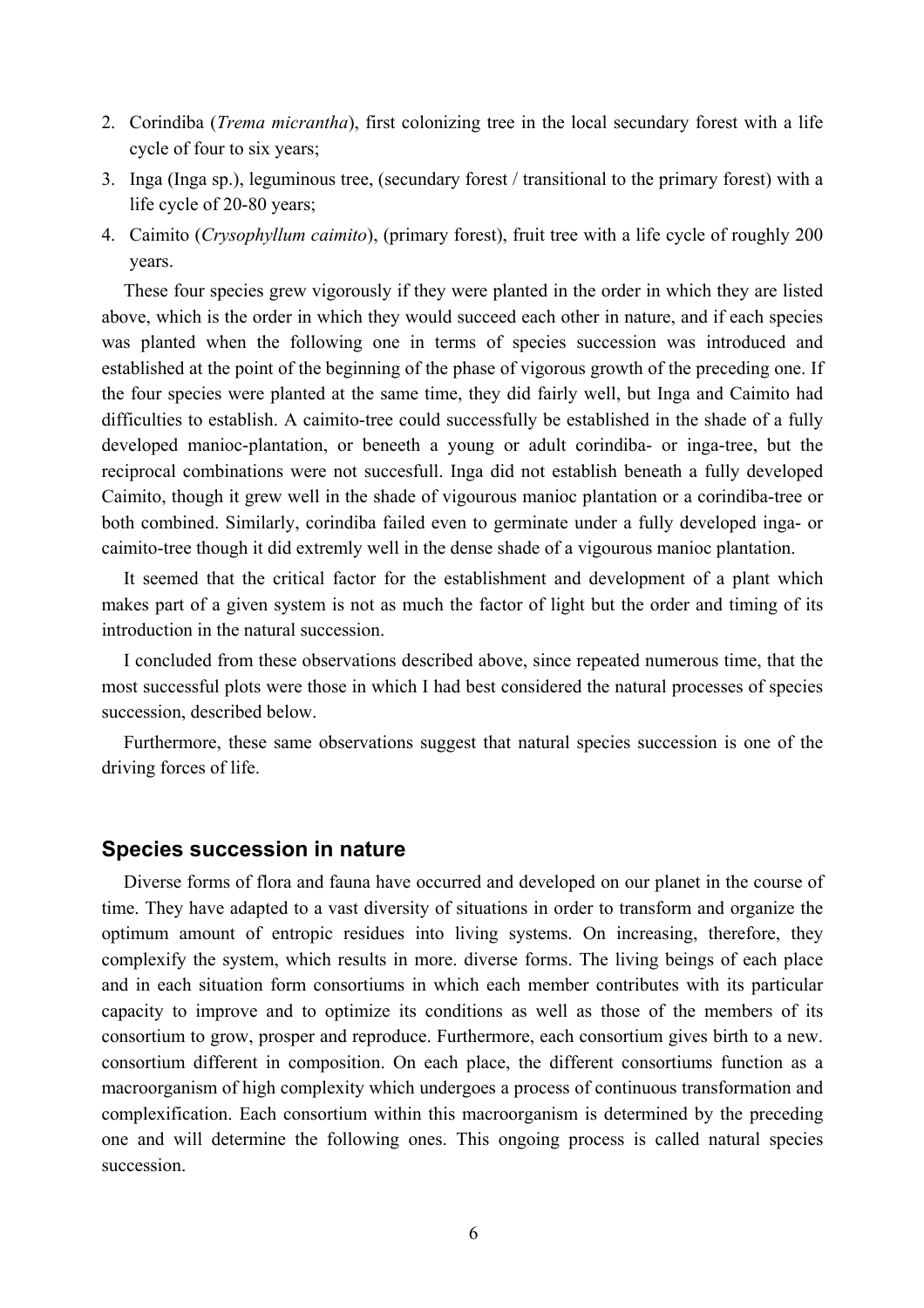Plants corning in their phase of exuberant growth stimulate and activate all members of the plant community in their vicinity. Similarly, mature and senescent plants of the dominant consortium induce all neighboring plants to stop growing and to show signs of maturing and of senescence atypical for their stage of development.

When, as is often the case, two plants of different consortiums in a community germinate and begin to grow at the same time, that of the dominant consortium will direct the growth of the other one, which will only come to dominate when its consortium becomes the dominant one. Only when the dominant consortium has matured and died, will the succeeding consortium come to dominate, and begin a new cycle of growth and transformation.

# *Natural species succession in soil recovery on sites where climax-vegetation is forest*

In nature, pioneer species capable of growing in poor soils colonize open spaces. These pioneers, mostly grasses and herbs, improve the soil, prepare the conditions for secondary forest species to grow. The secondary forests undergo several cycles, during which the life time of the dominant species gradually increases from 3 to 15 to 30 and up to SO years. The secondary forest species create soil conditions conducive for the growth of longer lived primary forest species, with life" cycles of an average of 200 years.

In the initial phases of the process of soil recovery, dominant species in succession are generally ones which have a high lignin content, and which produce small seeds and large amounts of organic matter which does not readily decompose. Once these species have died, they are replaced in the next cycle by species with a higher protein content and whose carbohydrate, instead of being fixed primarily in lignin, is also stored in the form of starch or sucrose. This natural progression in the succession is favored and accelerated by the effects of herbivores, wind, lightning and flooding, and are duplicated in my agroforestry systems by practices such as selective weeding and pruning.

#### *Natural species succession as a driving force in agriculture*

In nature, complete recovery of depleted soils by species succession may take up to centuries, but can occur - under favourable conditions - in a much shorter period of time. The critical factors in determining the time in which natural soil recovery in a given life zone advances are:

- $\checkmark$  the composition of the plant community
- $\checkmark$  the order in which species appear
- $\checkmark$  the timing of the appearance of these species for each cycle
- $\checkmark$  the nature of their interactions with microorganisms and wild animals
- $\checkmark$  climatic factors.

I therefore devise ways of optimizing the critical factors and of accelerating the process, as follows: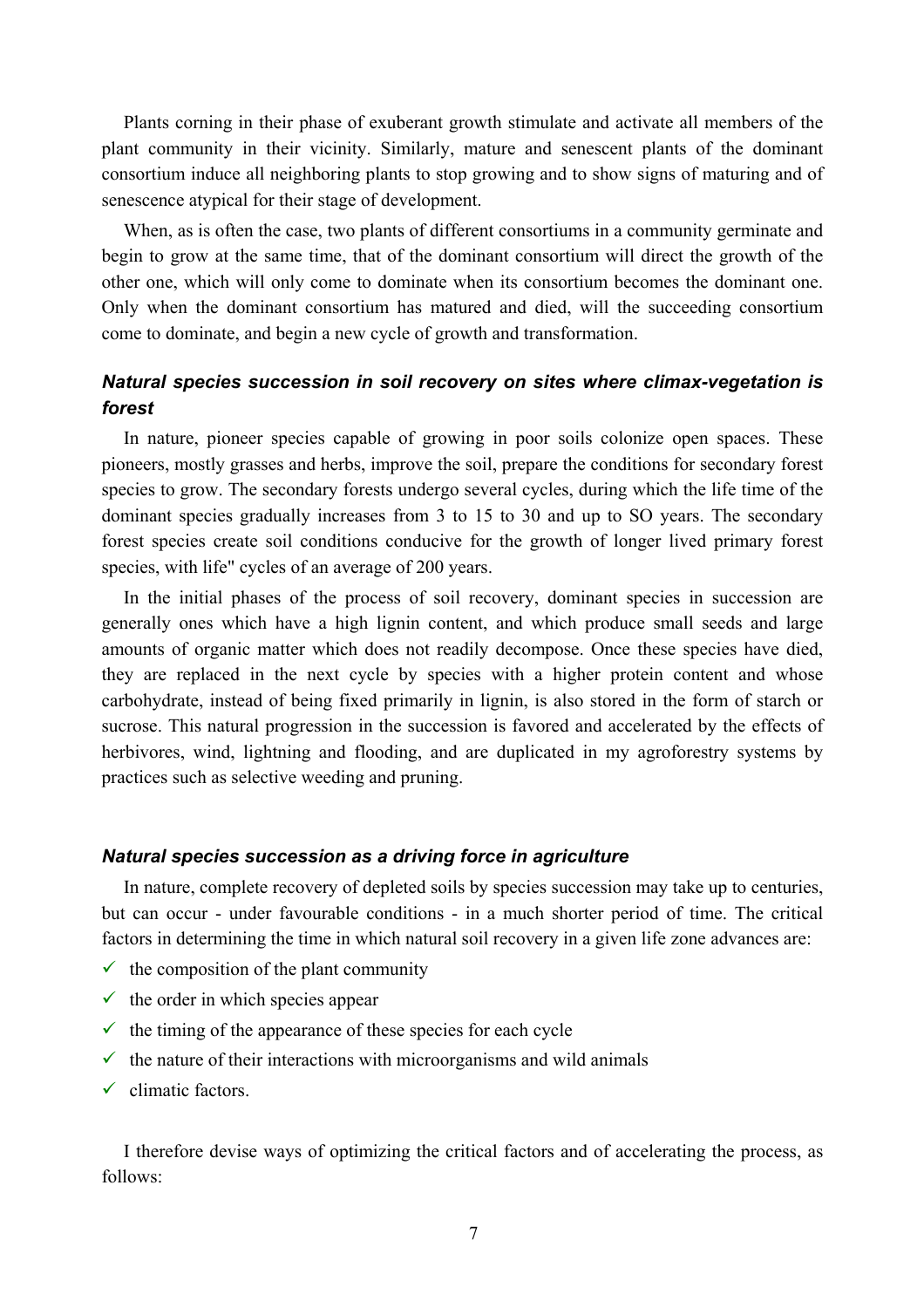- $\checkmark$  firstly, I identify the optimal species, consortiums of species and successions of consortiums that occur in similar soils and climates. Then I plant these species or substitutes thereof in their natural consortiums.
- $\checkmark$  secondly, in order to optimize life-processes, I try to come to the widest possible biodiversity by filling in all the niches generated by the same system.
- $\checkmark$  thirdly, I identify the optimal timing of the initiation of each cycle, i.e. the planting of a new consortium, so that each species will find optimal conditions to establish and grow, and finally to come to drive the growth of the community
- $\checkmark$  fourthly, I accelerate the growth rate and the progression of species succession by pruning and removing plants once they begin to mature and therefore have accomplished their function in soil-improving.
- $\checkmark$

# **Each step is an attempt at entering and being carried along by the stream of life called "natural succession of species".**

If we want to imitate natural processes of species succession, or to successfully intervene in natural forests, we need to have an intimate knowledge of the biotope in which we wish to interfere. We need to identify the niches of those plants we intend to cultivate, as well as of those we wish to substitute for, and we must strive to understand the interactions of these crop and native species with all other elements of the community to be intervened.

It would be difficult to design and plant the very optimal consortiums of plants in which all parameters are taken into account. Help comes from local species, often called "weeds", that establish spontaneously in the plots. These fill in may of the niches which have - either temporarily or permanently - remained unoccupied by cultivated plants. By pruning or removing only those plants which are maturing or which meanwhile had been substituted by ecophysiologacally similar species of our choice we can intervene in the succession spatially and temporally.

Natural local species and invading plants complement the cultivated species and help to overcome many weak points in our agricultural systems.

# **Conclusion**

My experiences in soil recovery and the development of agroforestry systems have reconfirmed that the critical point for a success in the establishment of sustainable agricultural systems is the comprehension and modeling of natural processes in species succession. This is also fundamental for the recreation of natural forest areas.

In order to apply the described method in other life zones, an intimate knowledge of local flora and fauna is required. Many older members of rural communities and small traditional farmers are familiar with native species of their regions and of the nature of interactions between different plants, and they still have remnants of the knowledge peoples had of the uses of plants for food, medicine, construction and various other purposes.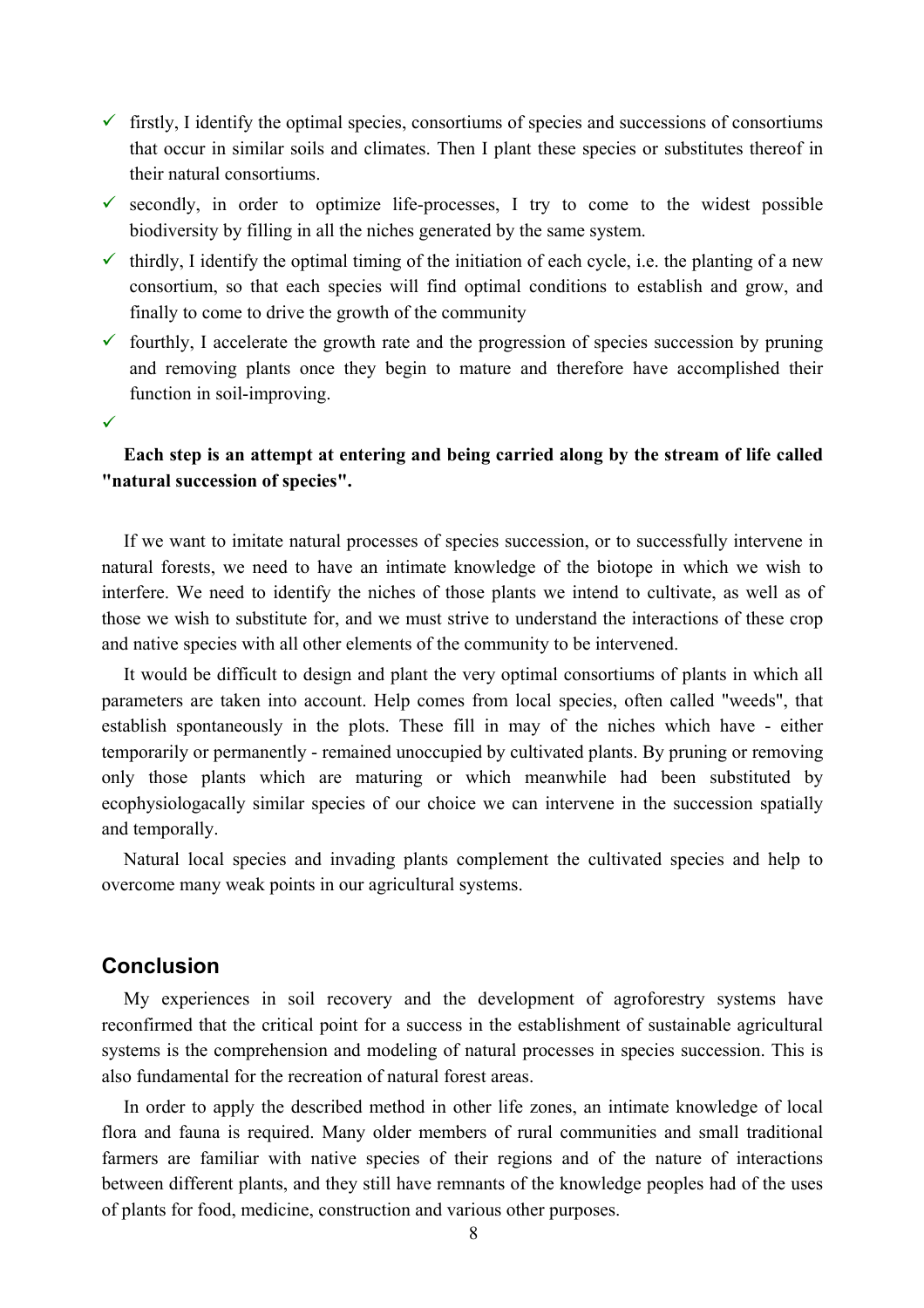Proximity to fragments primary forest was highly beneficial for this work but is not an indispensable requirement for the success of the method, as many native species can be substituted by ecophysiologically similar cultivated ones.

In order to guarantee that the extraordinary potential of native species will be available at present and in the future, alternative technologies must be developed and adapted while islands of preserved forests still remain.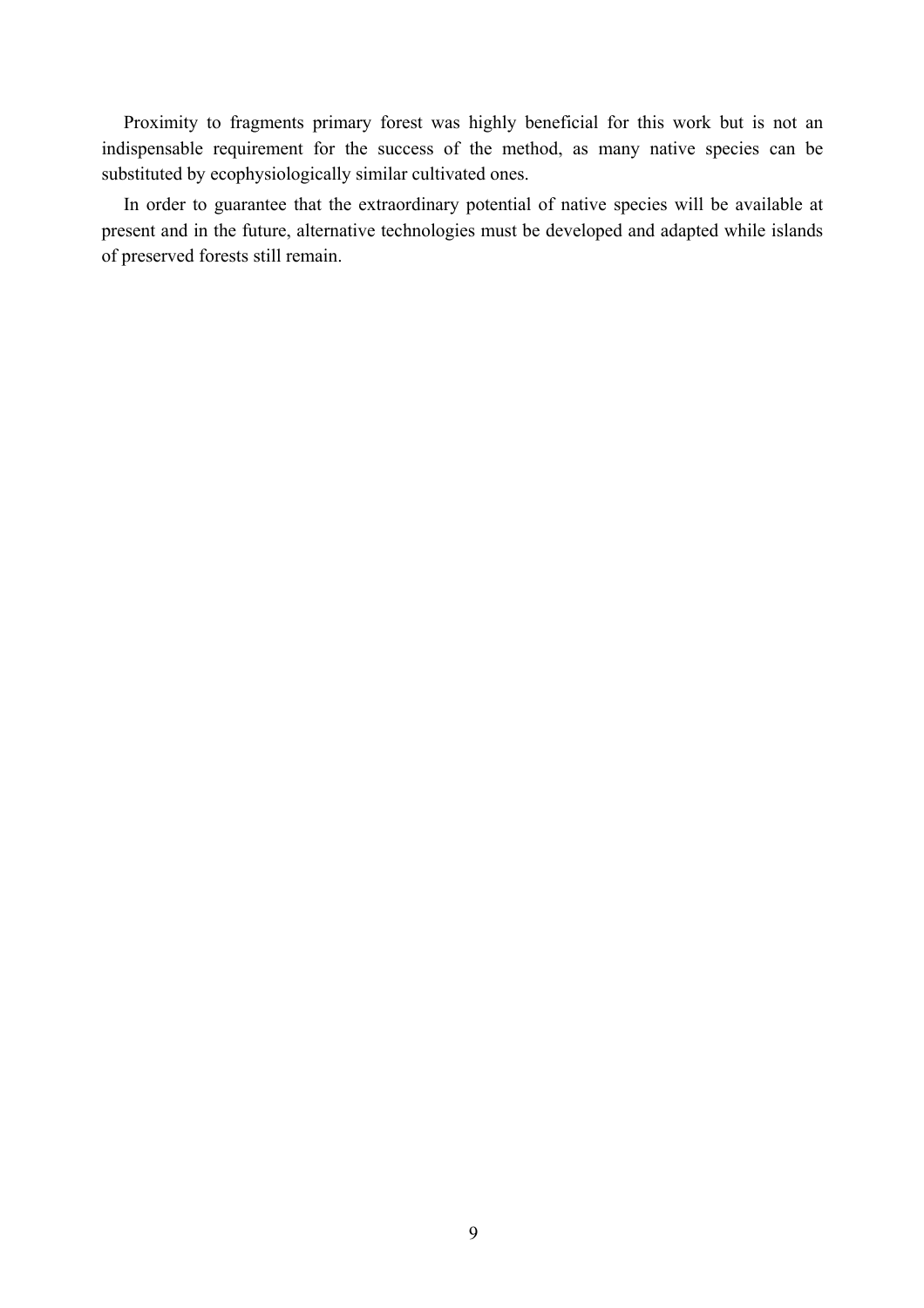#### **PART II**

# **Analysis of systems**

Species succession In general, and species succession in natural soil recovery are phenomena known in ecology and in forestry. Many elements of the dynamic ongoing processes were - and still are being employed in agriculture. To the present, however, there has been - to my knowledge - no comprehensive and at the same time an agriculturally direct useable and beneficial interpretation of this phenomena. Additionally, in the past few decades, those traditional methods, which were based on this principle of life, have been more and more displaced by methods dependent on the use of external sources of energy. This has brought entire ecosystems to collapse and contributes significantly to the actual endangering of the whole biosphere.

Therefore, only a profound and ample approach towards a harmonization of our agricultural practices with the ongoing processes of life and of natural species succession can lead to a real solution and help to overcome this dilemma.

By presenting and analyzing two agroforestry systems, and outlining a third one, in which the dynamics of species succession are directly (en the progressive side of this process) being employed in a genius and successful way, I will show that working in harmony with nature can be a fruitful undertaking. And by contrasting the first and the second systems to what actually is being considered as normal (slash and burn in the production of corn and beans in the humid tropics and as the best of the solutions in the cultivation of coffee), I will focus on the functioning of each of these systems in order to demonstrate the principles on which they are based.

#### *The frijolar*

A compact example, and at the same time an ingenious employment and coordination of different factors of the dynamic of species succession, in combination with minute strategic interventions in this process, is the frijolar, developed and used by some Indios, descendants of the Mayas,in Central America. It is a plot, a system, where beans - sometimes together with corn - are cultivated. The tradition seems to be quite old, for the fact that the outstanding element of the vegetation of such a frijolar, a huge canopy tree of the primary forest, Ceiba pentandra, is considered as sacred by all Indies in that region, whether they know or not the potential of this giant of their forest for its beneficial employment in agroforestry.

This tree grows to a height of up to 70m and more, and has a crown of the same diameter elevated upon the rest of the canopy of the rainforest. On sites with a ceiba-tree, where the tradition of planting beans is still alive, there is a dense stand of fast growing leguminous species, about 40% of which are Inga sp. which normally occurs where windfall or flooding are frequent, all of them showing signs of regular heavy pruning. In less dense spots, young trees of the same species composition are coming up. The ground layer of such an agroforest is formed by herbaceous species, main by Piperaceaes.

In the second half of the rainy season, a the time when the ceiba-tree loses its leaves, beans and corn are broadcast in this area. After that, the herbaceous vegetation on the plot is moved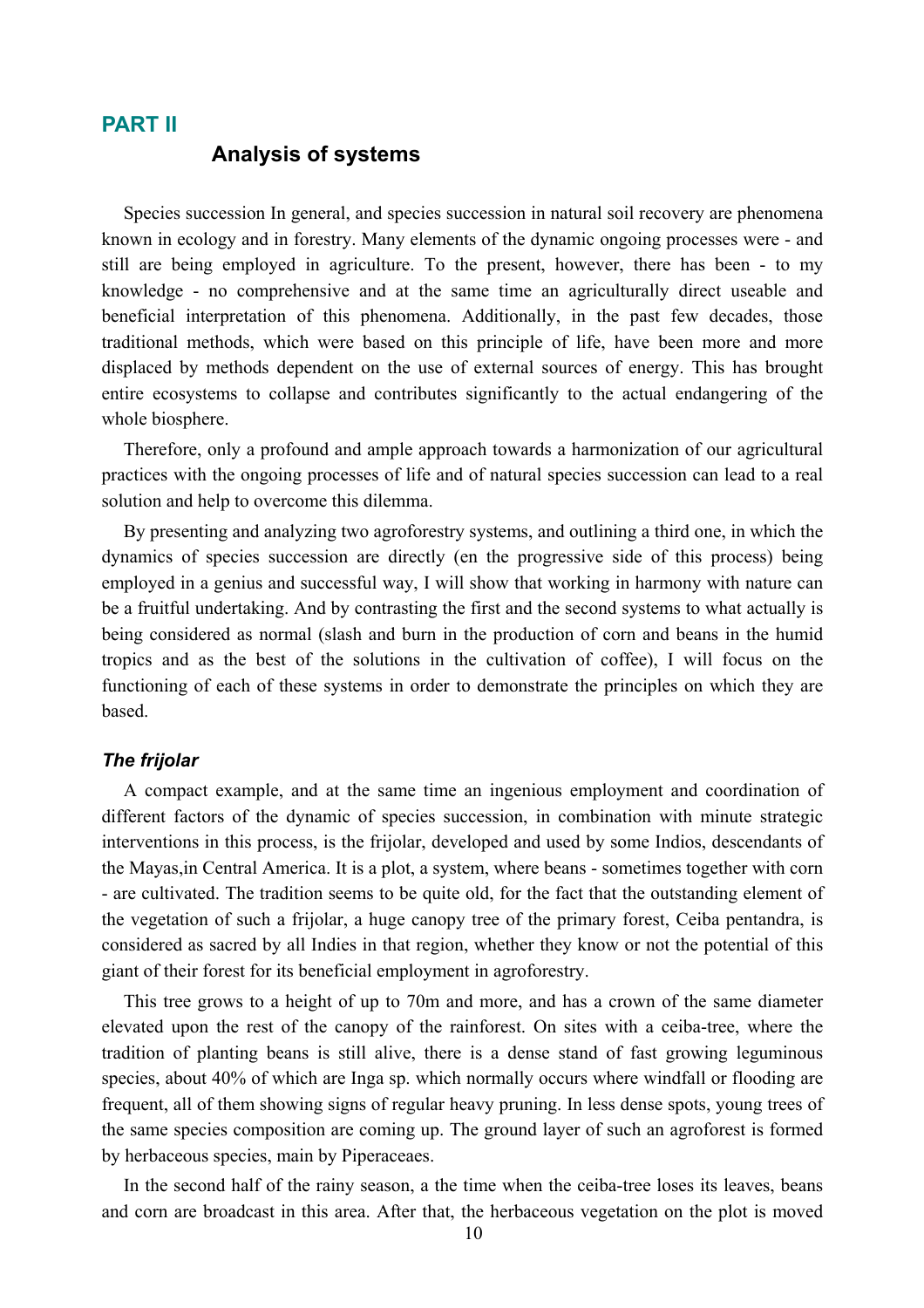and all branchlets of the adult fast growing trees on the area are cut off. The huge amount of organic material achieved by this activity, is evenly distributed and cut into small pieces. Beans and corn soon grow vigorously and reach to cover the thick layer of mulch within a few weeks. (The Indios, who invited me to participate in their planting-harvesting activities, told me that they had always used the same variety of bean and corn on that particular place.) Employing this system, weeds are unknown. The trees that have been pruned, within five to six weeks react with a profuse flush of new branchlets and leaves. Two months later, at the beginning of the dry season, the ceiba-tree renews its leaves. Three or four weeks later, beans are physiologically mature and being gathered and layed out in order to finish the process of maturing and drying. Two or three weeks after that, Corn begins ripening too. Cobs are bent down and. at the same time the male inflorescence of the corn-plants are being cut off. In both years we harvested slightly more than 2100 kg of beans and 1520 kg and 1340 kg respectively, of corn calculated per ha.

In comparison to 800 kg of beans and 1000 kg of corn are considered as excellent, after slash and burn in the same region and on similar sites. By the employment of this method, weeding by cleaning, once to twice, is an intervention necessary in order to ensure a reasonable development of the crops. Additionally, this method allows for one crop only every 10 to 12 years on the same place.

Only a small fraction of the immense organon of dynamics in species succession - though in a highly efficient way - is being employed by the use of the method of the Indies. This is:

- $\checkmark$  The efficiency for soil improvement of fast growing, mainly leguminous trees with a high capacity for regrowth, which naturally dominate on sites where windfall and / or flooding are frequent.
- $\checkmark$  The appearance and prosperous development of fast growing and lender herbs and vines with broad leaves and a short life-cycle in new clearings of lush forests.

All the time when the ceiba-tree loses its leaves, the needed clearing for the introduction of beans and corn partly is given. The rest then is, by a proper timing of the intervention, being achieved by. mowing the herbaceous vegetation and by pruning the adult fast growing trees of the site. Additionally, the strategic intervention of pruning induces a rejuvenation of the affected vegetation, which -by finding the necessary conditions for their regrowth - will resume its task in soil-improving and, as a byresult, they will create the preconditions for a successful repetition of the described cropping activity in the following year. The rejuvenation of the employed vegetation with the resulting increase of life is therefore of major importance and at the same time the decisive condition for the functioning of this system. The deep-rooted ceiba-tree contributes to- and ensures the stability of the system by furnishing - changing its of leaves - the rest of the vegetation with the needed minerals from the subsoil. Characteristic for this method is the systematic employment and dynamisation of ongoing processes in a living system, achieved:

 $\checkmark$  by strategic interventions (mowing and pruning) that, for their side lead to a stimulation for new growth of the affected vegetation and - due to the nature of the same one - to a reactivation of their potential for soil improving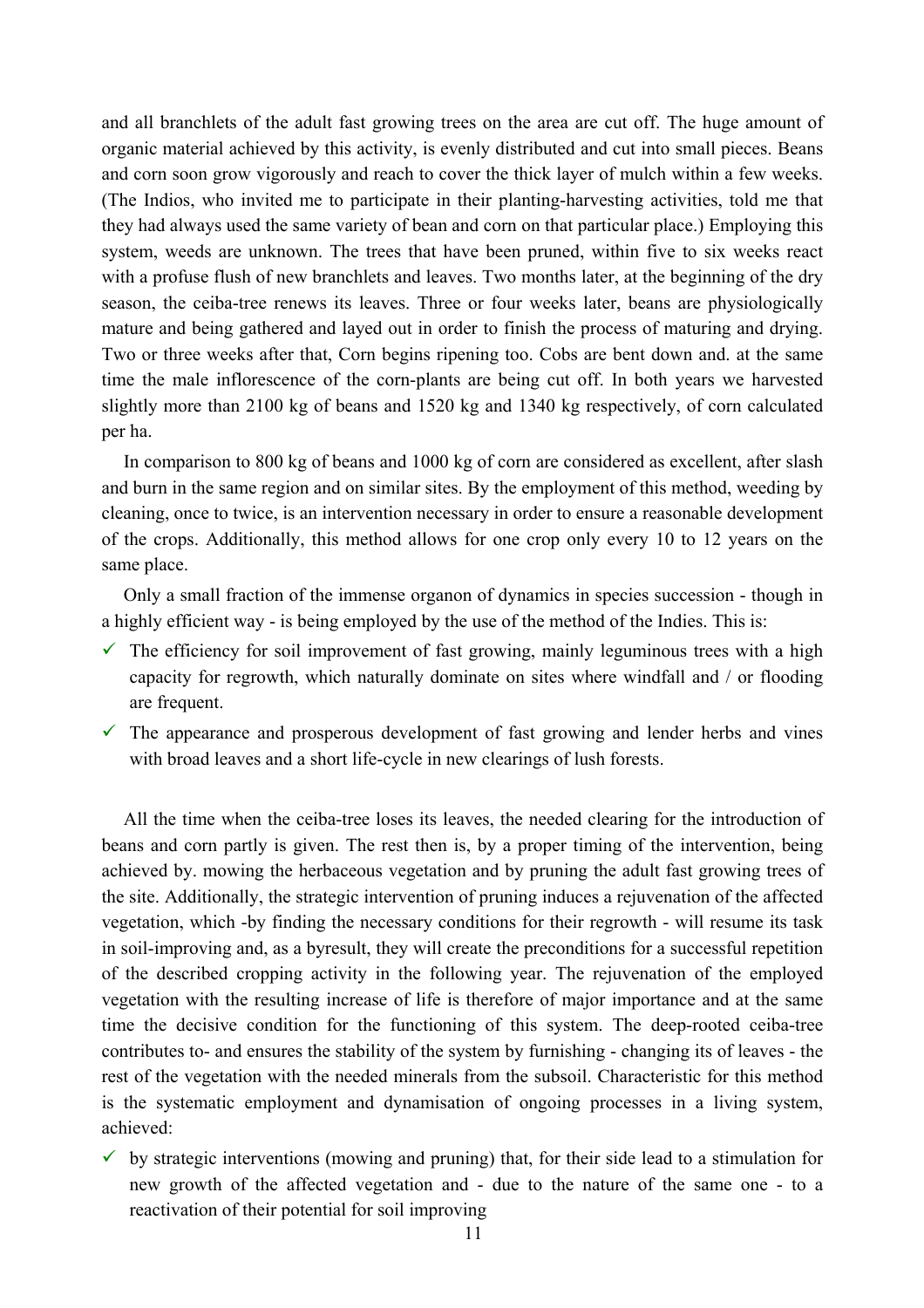- $\checkmark$  by the introduction of a type of vegetation in the form of cultivated plants (crops) That naturally would occur under similar conditions and on similar sites
- $\checkmark$  by a proper timing of the two former activities (in this case by entering at the time when the ceiba-tree loses its leaves).

The growth of Corn and Beans, in the employment of the slash-and-bum method is, by contrast based on a forced liberation of nutrients built up and stored by the vegetation that, in the course of time, naturally had come up - driven by the dynamics of species succession in soil recovery. Characteristic for this method is the regressive dynamic being instituted in the process of species succession and fertility, beginning by cut and burn in an indiscriminate way the whole vegetation. Weeding by cleaning just reinforces this tendency once again on two frontiers: Firstly directly, by accelerating the mineralisation of the organic matter stored in the soil (necessary in the employment of this method in order to increase and ensure the growth of the crop), secondly, in an indirect way, by the temporal elimination of pioneers, the so called "weeds", which naturally had come up in order to carry out their task in soil recovery.

Indiscriminate cutting of the vegetation, burning, and weeding by clearing, therefore, cause a setback in the processes of life, species succession and natural soil recovery.

Another example of a direct and methodical employment of the progressive ongoing processes in species succession in a crop-system, I will point at and analyze, is the traditional coffee-cultivation in some parts of Central America and Colombia:

In the canopy of this type of agroforests, there are in a distance of 20m to 30m deep rooted trees, common in local rain forest, which normally loose their leaves in a period coincidentally with the end of the coffee-harvest and which remain thereafter without leaves for two or three months. Underneath them, there is a dense stand of mainly Inga and Erythrina, Every year, at the end of the coffee-harvest, these fast growing trees are pruned on cutting all the branchlets. At the same time, banana-plants cultivated in between are cut back letting only the young shoots. Also the coffee-trees are being pruned and the same is being done with fruit trees (mainly citrus) and palm trees, Pejibaye (*Bactris speciosa* (Mart) Karst), which are integral parts of this system. The organic material achieved by this intervention is evenly spread and cut to small pieces. Six weeks later, the whole system bursts in a new flush, culminating in a prolific flowering of the coffee and fruit trees. Regular and high yields of coffee and fruits over decades are attained by the employment of this multiple-crop system without the use of fertilizers brought from outside. Erosion does not occur, not even on steep hill slopes, due to the thick layer of organic material achieved by annual pruning. Furthermore, diseases and weeds are not of significance, which makes unnecessary their, control.

Characteristic to this agroforestry and poly-croping system, once again is the use of deep rooting canopy-trees of local primary-forests, and the employment of fast growing trees in the same way as done by the Indios described in the "bean-and-corn-system" - in a different crop system, but with the same results. A further strong contributing factor to the success of this system is the refined employment of synergetic potentials, achieved by a genius plant composition: Both Coffee and Citrus grow more vigorously when cultivated in consortium with Banana, and Banana has less problems with diseases like sigatoka or panama-disease being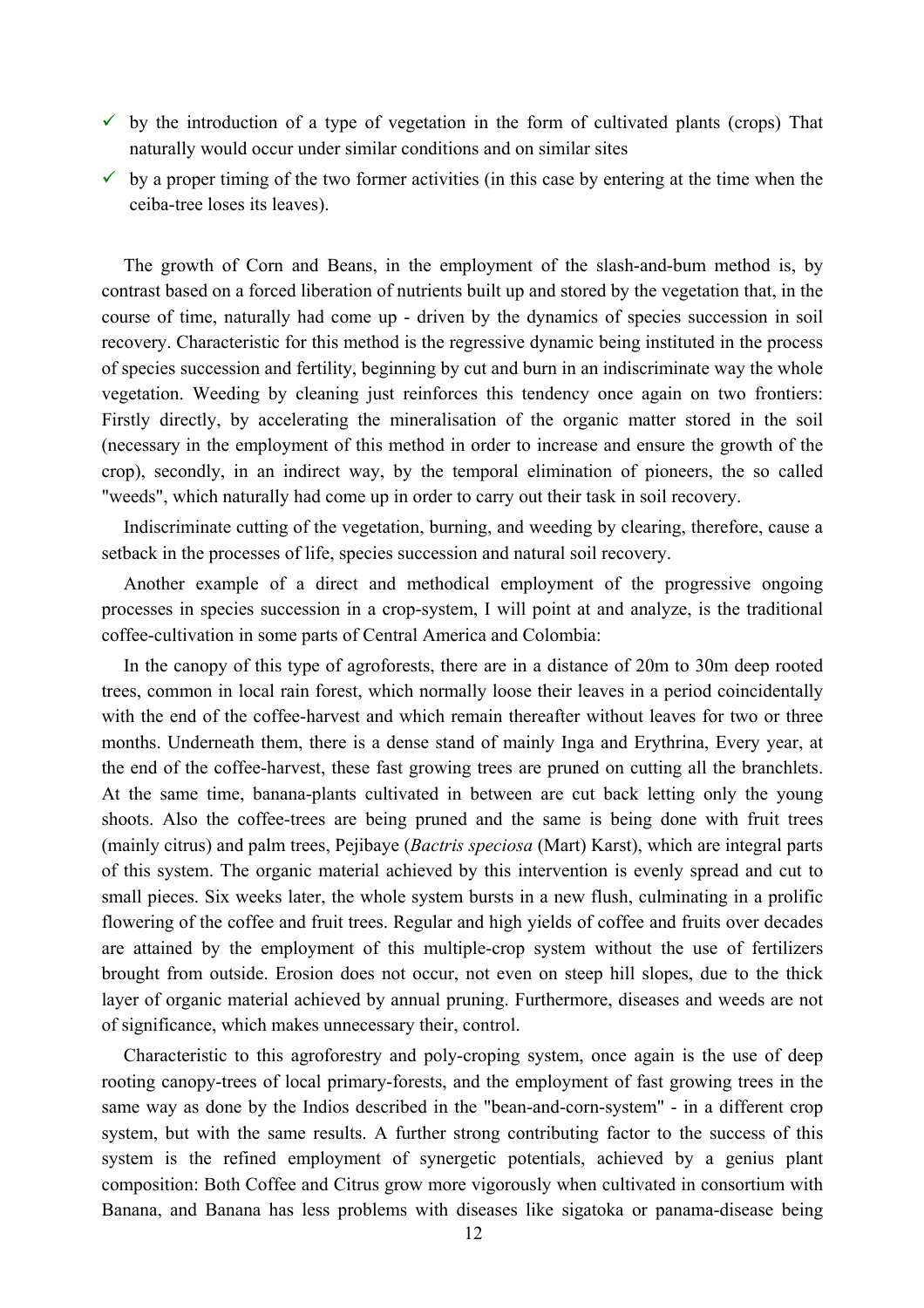cultivated in consortium with Citrus. Additionally, Banana in its natural habitat comes up in new clearings in the rainforest where organic matter mainly in the form of leaves and woody material is abundant: conditions duplicated by the annual pruning of shade trees and by the simultaneous rejuvenation of banana plants. Coffee and Citrus need, in order to flower prolifically, abundant light. In the phase of the growing- and the maturing-process of their fruits, however, shade is beneficial to them, as it contributes to prevent pests and to improve quality and size of their fruits. The vegetative growth of Banana is more vigorous without shade; its fruits, however, develop better and to better quality under shade.

The tradition for the employment of this technique has nearly disappeared, although the advantages of "coffee-under-shade" have been rediscovered by modern science in the last few decades. But the highly important details, such as the introduction of different crop species which, by means of synergetic interactions between them, and the fortification and intensification of this potential by punctual strategic interventions are being neglected. Effort is being focused on an "appropriate" (static) amount of shade with the "best" species of trees in a in fact - monoculture of coffee.

Employing this modem "Coffee-under-shade" method, the use of imported fertilizers and the control of weeds, pests and diseases are essential for obtaining reasonable yields. Though it is at advantage over the pure monoculture (without shade-system), as it diminishes in a substantial way soil erosion and costs for pesticides and fertilizers, it either does not meet the needs for 21st-century agriculture, for, similarly, as it is the case in the monocrop system, the use of fertilizers and the employment of pesticides are indispensable requisites for a reasonable production, as it is based on the same - static - principles of functioning. This means: growth and productivity of the employed crop is not carried along and driven by organically ongoing and progressive processes in natural species succession, but forced by the introduction of fertilizers. Additionally, the crop, (plant), treated in this way is appearing in a position within species succession on the given place, where it would not have appeared by virtue of its own ecophysiological quality, and where it is unable to contribute to an increase of life and to a progress of the natural processes in species succession. It therefore has to be eliminated. This important task is done by "pests" and "diseases", which - by eating and weakening these plants contribute - in an indirect way - to an increase of life and life conditions in these systems.

The continued use of fertilizers and pesticides on one side and weeding by cleaning on the other side are, (demonstrated once again), no sustainable ways to resolve present or future problems in food production. On the contrary, the effect of theses interventions are more a kind to sabotage against this effort.

By contrast, in the traditional polycrop system described above growth, vigor, health, and high productivity of the crops are achieved by a direct, synchronized and dynamized employment of different contributing factors to ongoing organic processes of species succession, such as:

 $\checkmark$  the use of deep-rooted trees of the canopy of local ram forest, which, in their yearly biological rhythm are synchronized with that of the crop-system is of multiple beneficial value: (1) shade for the main crops at the time needed, (2) wind-protection, (3) rich habitat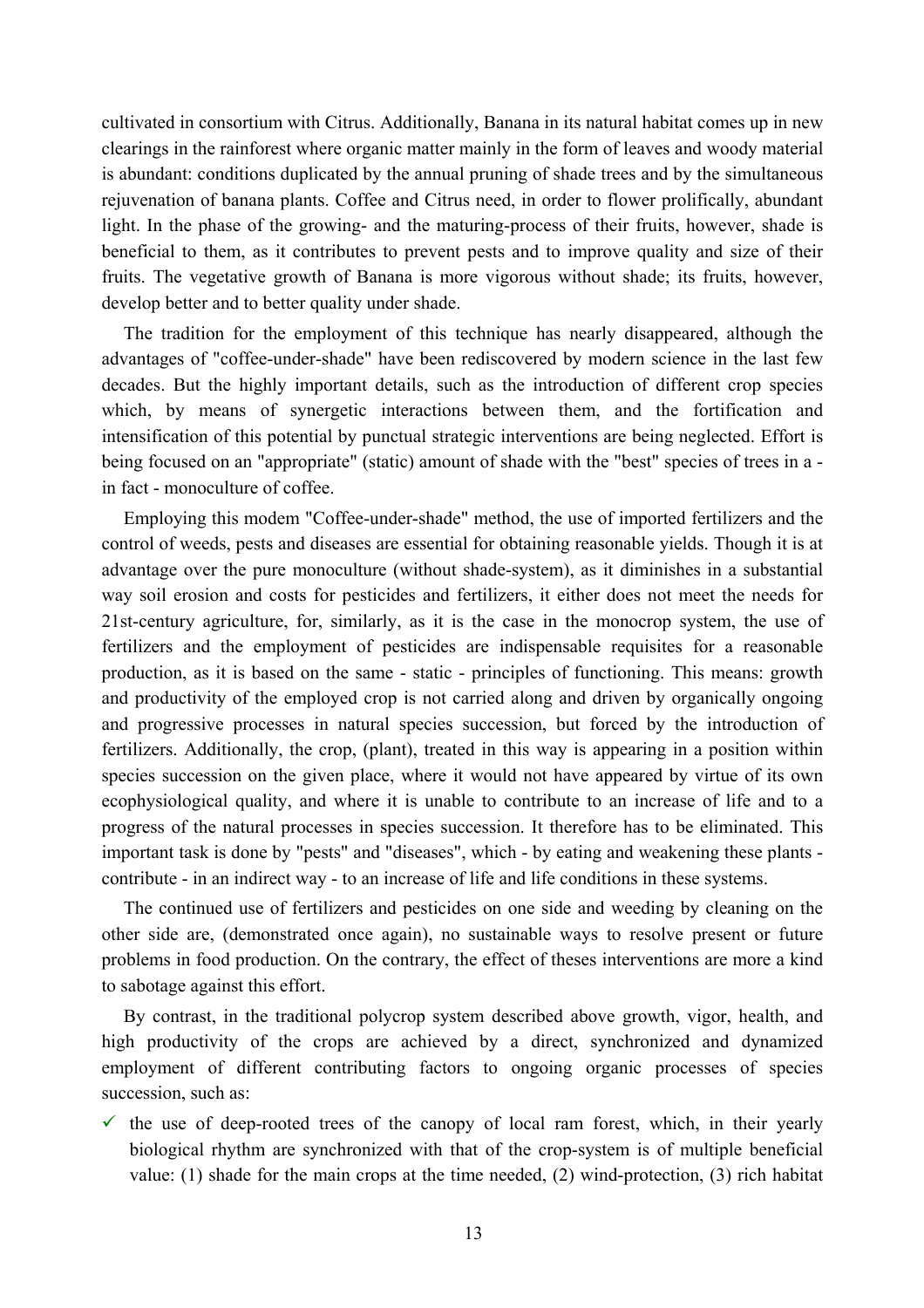for additional flora and fauna (more life!), (4) capturing and assimilation of minerals from the subsoil, also in benefit of the - in their majority - mainly flat rooted species of the system

 $\rightarrow$  increase of life and dynamization of the system

 $\checkmark$  the introduction in the upper middle-storey and use for shade and soil-improving of fast growing leguminous trees known for their high capacity for regrowth after heavy pruning.

### $\rightarrow$  dynamization of the system

- $\checkmark$  the timing of the intervention of pruning: realization of this strategic intervention at the time when coffee and citrus, (the main crops), which in most part of the year prosper better with shade, depend on a short period with a lot of light in order to develop abundant flowers with the by result of a burnt-out in a new flush of the whole system.
	- $\rightarrow$  synchronization with the biological rhythm of the main crops, resulting in a dynamisation of the whole system.
- $\checkmark$  a rigorous cut back of the banana-plants at the same time when the shade trees are pruned, (light and abundant organic matter), leads to conditions in which they naturally would occur and vigorously grow up in their original habitat. (One of the byresults of this strategic intervention is, therefor, a yearly simulated reintroduction of the bananas, prolonging thereby their life-span, and improving their vigor and health

 $\rightarrow$  dynamisation of an important element of the system

 $\checkmark$  the use of a set of crop species with synergetic potentials between the different species which lead to an improvement of the conditions for each one of them and to a mutual stimulation for growth, health and vigour, and - indirectly, but in a considerable way - to an increase in terms of productivity of each species.

 $\rightarrow$  dynamisation of the crop system

Two examples, picked up in the - in relation to the species man - most vulnerable ecosystem (vulnerable in relation to the nature, the original back ground of man himself, whose lieu of origin are the steppes). Man has managed to amplify his herited habitat, he has managed to colonize vast parts of our planet; but he has difficulties to develop synergetic forms of living together with the rest of life of his amplified habitat.

In order to show that the principles outlined above and developed by some Indios or small coffee-farmers, respectively, in the humid tropics of the Americas are -in terms of their employment - not limited to that type of ecosystem, I briefly will point at some strategies developed and employed by many groups of Middle-European small farmers in the time between 16th and the 19th century: (1) Agroforestry, (2) polycrop-systems, (3) adoption of successional elements in order to dynamize and optimize life processes within their agricultural systems, (4) a wide and ample incorporation in their systems of deep rooted trees of species which made part of the canopy of local primary forests,  $(5)$  intensive and multiple employment of fast growing trees and bushes of secondary- and transitional-to-primary-forests species of their region as single elements as well as planted at small distance in the form of hedges, (6) strategic interventions described above, such as rejuvenation by pruning, (7) selective weeding,